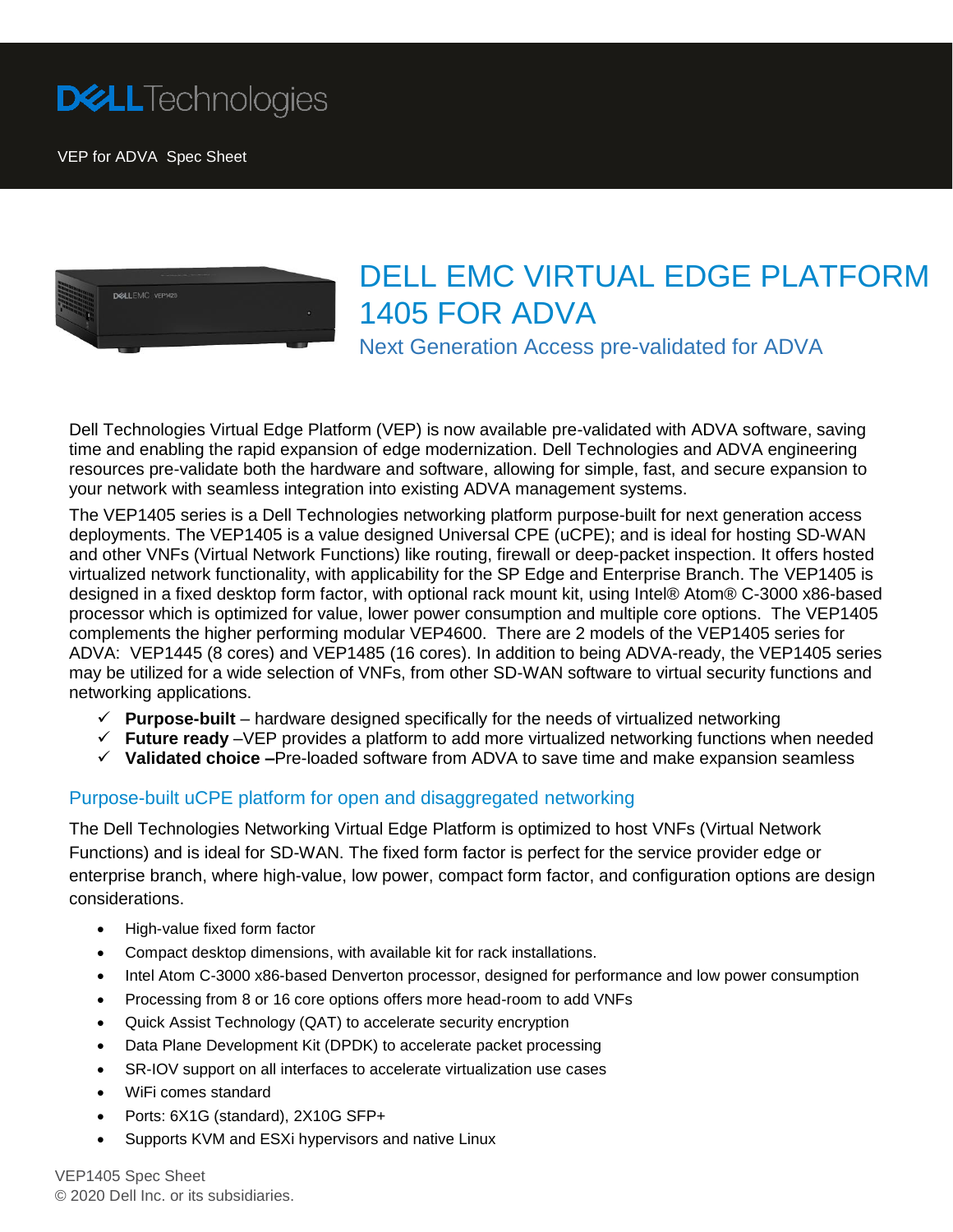### Future ready and seamless integration

This high value fixed form factor uCPE is future ready to add multiple VNFs without a forklift upgrade. Seamlessly integrate new edge hardware into your existing ADVA management, with full coordination and tracking between Dell Technologies and ADVA that makes future expansions easy, zero touch, and low risk.

#### Validated choice

The VEP1405 brings you simplified deployment and maximum choice with validated hardware and software options.

- Multiple configurations offer choices in cores, storage, memory, and ports
- Widely available around the world with Dell Technologies' 's world-class supply chain
- Validation accelerates time to revenue; and reduces deployment risks.

## VEP1405 ADVA-ready models

|                  | <b>Didol L. H.M.C. ARPSENT</b>                        | DOLL TAYS VIDEO                       |
|------------------|-------------------------------------------------------|---------------------------------------|
|                  | <b>VEP1445 for ADVA</b>                               | <b>VEP1485 for ADVA</b>               |
| <b>CPU</b>       | Denverton 8 Core C3758                                | Denverton 16 Core C3958               |
|                  |                                                       | 2TB SSD with 16G eMMC                 |
| Drive            | 960 SSD with 16G eMMC Flash Flash                     |                                       |
| <b>RAM</b>       | 32G                                                   | 64G                                   |
| <b>Ports</b>     | $(6 \times 1G) + (2 \times 10G SFP+)$                 | $(6 \times 1G) + (2 \times 10G SFP+)$ |
| Fan              | 2                                                     |                                       |
|                  | 802.11ac, 2x2 MIMO, max. phy 802.11ac, 2x2 MIMO, max. |                                       |
| WiFi             | rate: $866.7$ Mbps                                    | phy rate: 866.7 Mbps                  |
| <b>Bluetooth</b> | <b>Bluetooth</b>                                      | Bluetooth                             |

#### Rear View (VEP1445/1485)



 2 | VEP1405 Spec Sheet © 2020 Dell Inc. or its subsidiaries.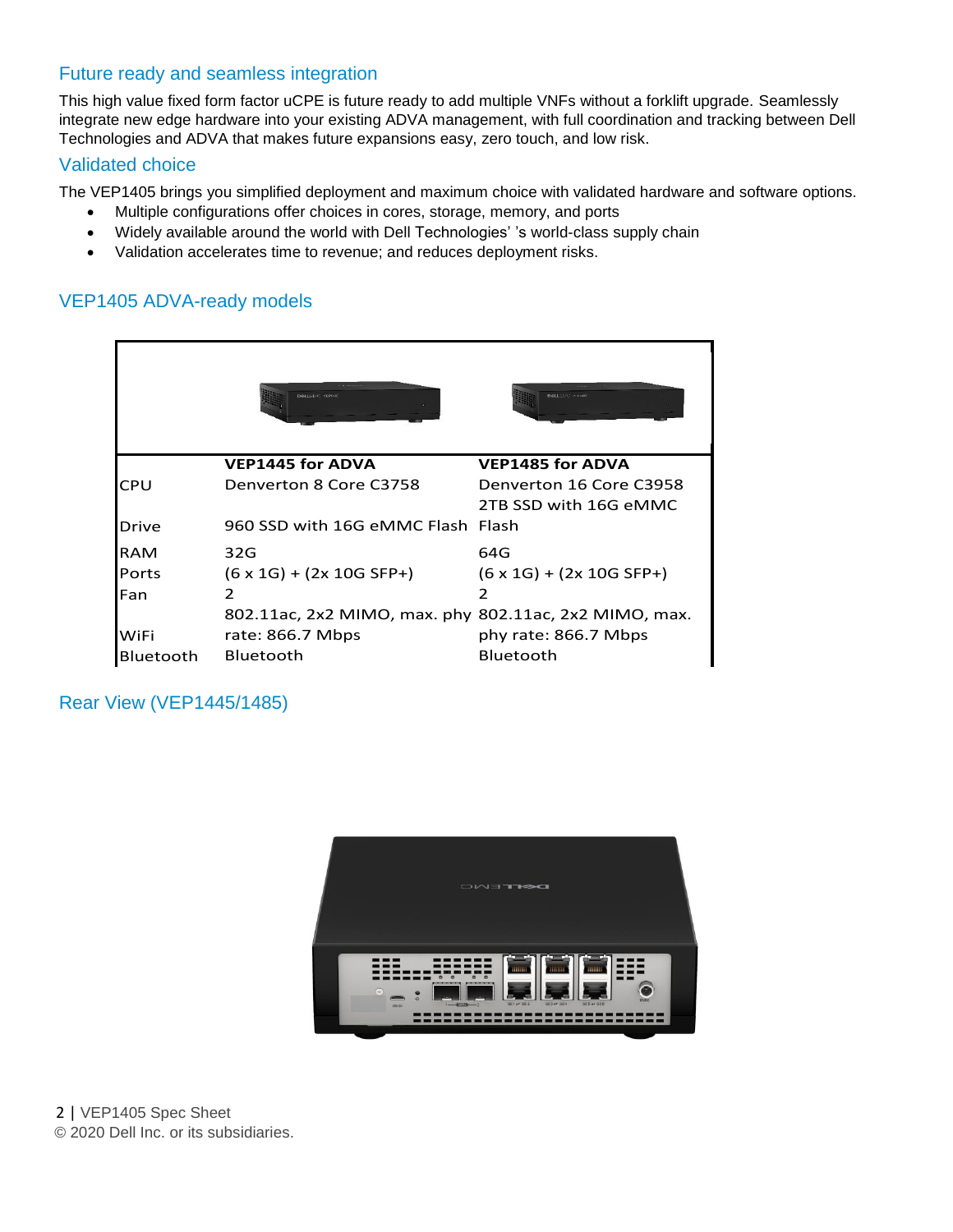| VEP1405 overview            |                                                                                                                           |  |
|-----------------------------|---------------------------------------------------------------------------------------------------------------------------|--|
| <b>Features</b>             | <b>Technical Specification</b>                                                                                            |  |
| <b>CPU</b>                  | Intel Atom C-3000 Denverton (8 and 16 core)                                                                               |  |
| Networking ports            | 8 core<br>$-6x1G$ copper, $2x10G$ SFP+<br>$-6x1G$ copper, $2x10G$ SFP+<br>16 core                                         |  |
| Management ports            | Out-of-band management using micro-USB 2.0 console port.                                                                  |  |
| <b>USB</b> ports            | 2x USB 3.0 type A. One on each of the two sides.                                                                          |  |
| Console ports               | Dedicated management console on micro-USB port.                                                                           |  |
| Storage Option              | One M.2 SATA SSD with capacity of 960G or 2TB based on SKU.                                                               |  |
| Memory                      | Memory: DDR4 with ECC, size 32GB and 64GB depending on SKU selected.                                                      |  |
| <b>TPM</b>                  | 2.0 for SKUs that feature TPM. It is N/A for SKUs without TPM.                                                            |  |
| QAT                         | Yes                                                                                                                       |  |
| Power Supply                | External                                                                                                                  |  |
| Fans                        | Two fans on VEP1445, VEP1485.                                                                                             |  |
| Airflow<br>Mounting options | Exhaust on sides and back<br>Wall mount included, or optional rack mounts available. Ships with footpads for desktop use. |  |
| Software                    | Pre-loaded ADVA Ensemble connector during manufacture                                                                     |  |
|                             |                                                                                                                           |  |
|                             |                                                                                                                           |  |
|                             |                                                                                                                           |  |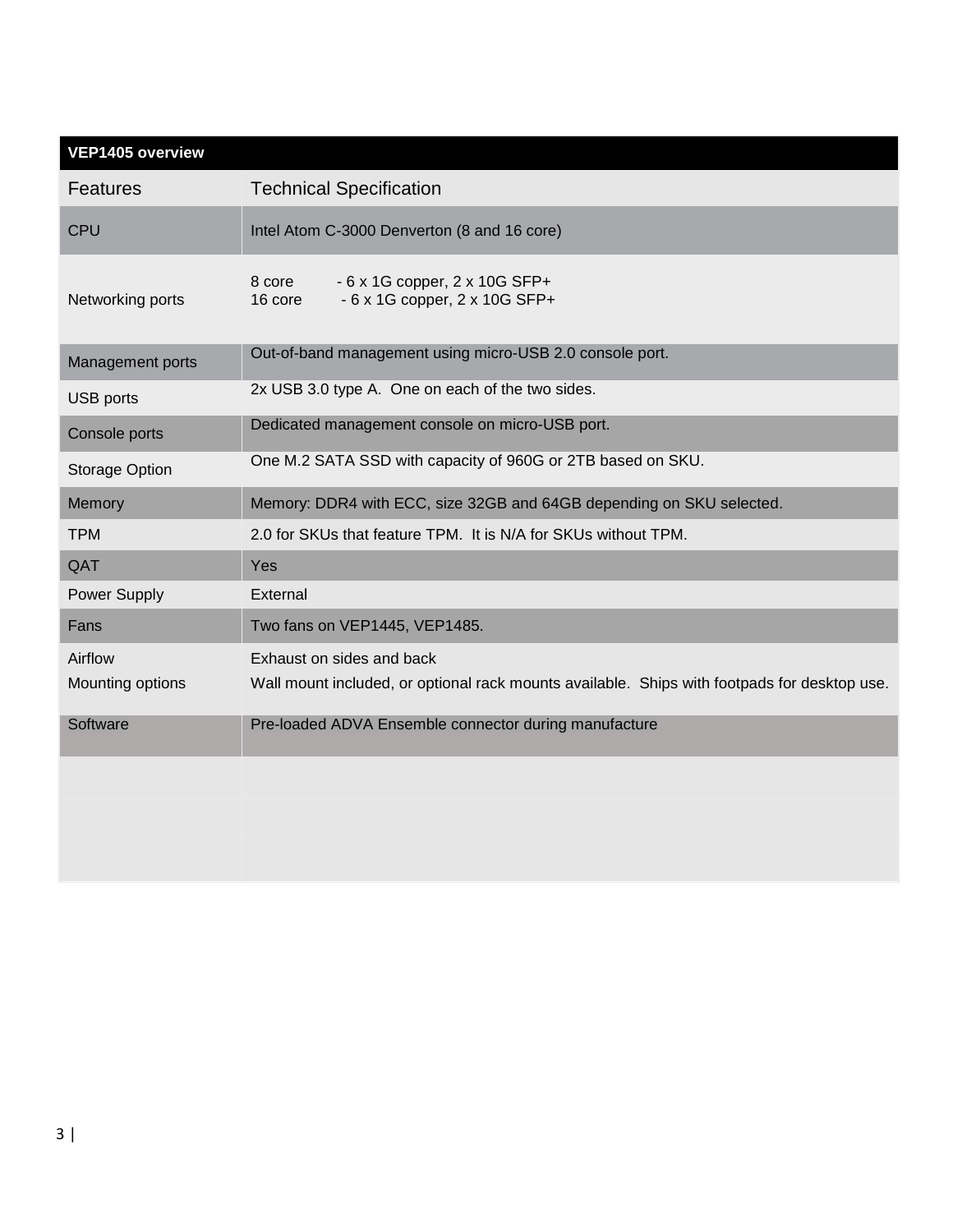| <b>VEP1405 Physicals</b> |        | <b>Inches</b>                                            | cm   |
|--------------------------|--------|----------------------------------------------------------|------|
| Product                  | Width  | 8.1                                                      | 20.8 |
|                          | Depth  | 7.9                                                      | 20.0 |
|                          | Height | 2.0                                                      | 5.2  |
|                          | Width  | 19.4                                                     | 49.5 |
| <b>Shipping Box</b>      | Depth  | 11.3                                                     | 28.7 |
|                          | Height | 4.3                                                      | 10.9 |
| <b>Product Weight</b>    |        | 2.87 lb (1.30 Kg) to 3.11 lb (1.41 Kg), depending on SKU |      |

| VEP1405 Power                         |                              |                               |
|---------------------------------------|------------------------------|-------------------------------|
| Power Input                           | AC: 100 to 240 VAC, 50/60 Hz |                               |
| Max current draw per<br>$system - AC$ | 100VAC: 2.0A 240VAC: 1.0A    |                               |
|                                       | <b>Typical</b>               | 40W (16 core)<br>35W (8 core) |
| <b>Power Consumption</b>              | Max                          | 50W (16 core)<br>45W (8 core) |

 $\ddot{\phantom{0}}$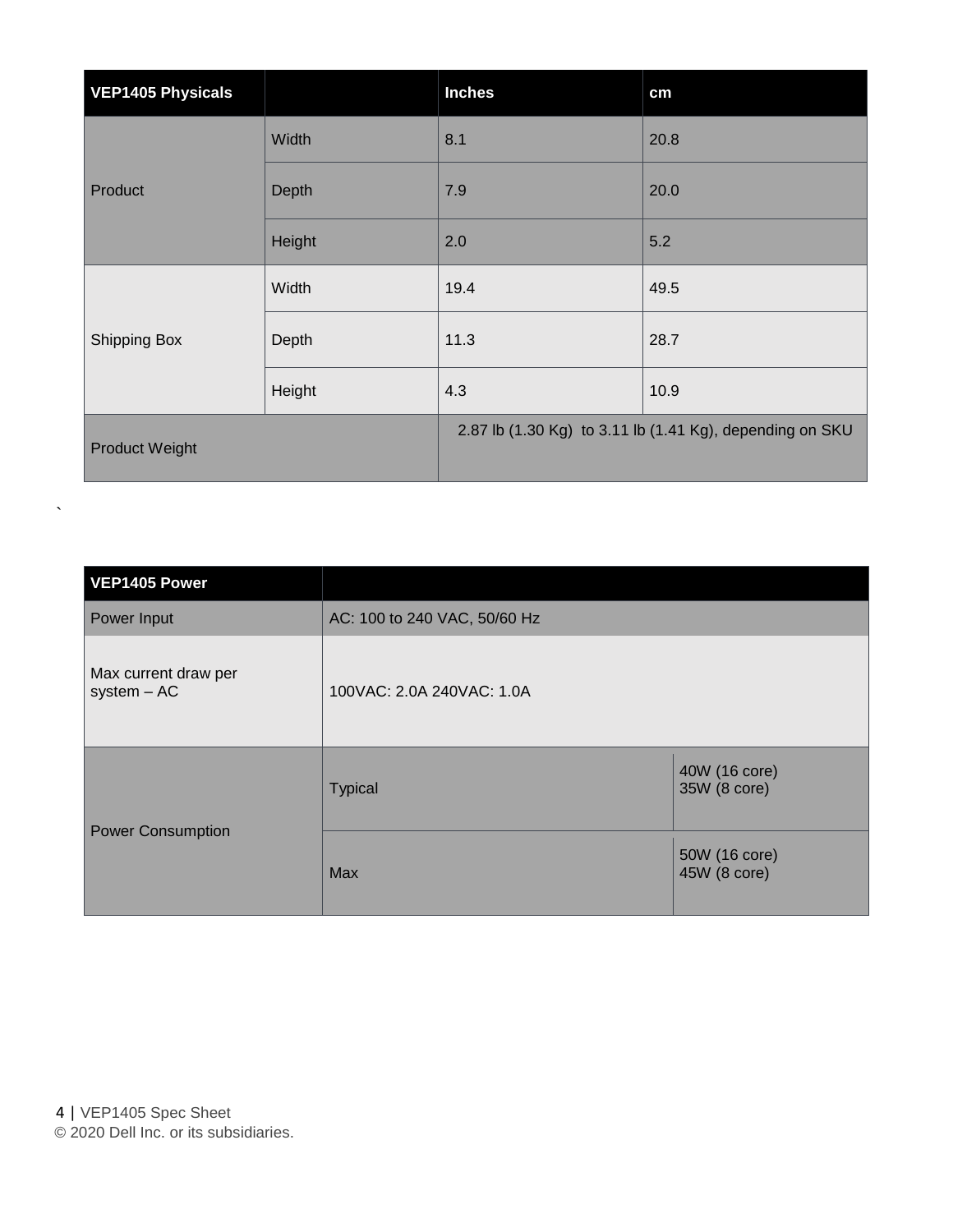| <b>VEP1405 Regulatory</b> |                                                                                                                                                                                                                                                                                                                                                                                                                                                                                                                                |
|---------------------------|--------------------------------------------------------------------------------------------------------------------------------------------------------------------------------------------------------------------------------------------------------------------------------------------------------------------------------------------------------------------------------------------------------------------------------------------------------------------------------------------------------------------------------|
| Safety                    | UL/CSA 60950-1, Second Edition<br>EN 60950-1, Second Edition<br>$\bullet$<br>IEC 60950-1, Second Edition Including all National Deviations and<br>$\bullet$<br><b>Group Differences</b><br>IEC 62368-1<br>$\bullet$<br>EN 60825-1 Safety of Laser Products Part 1: Equipment Classification<br>$\bullet$<br><b>Requirements and User's Guide</b><br>EN 60825-2 Safety of Laser Products Part 2: Safety of Optical Fiber<br>$\bullet$<br><b>Communication Systems FDA Regulation</b><br>21 CFR 1040.10 and 1040.11<br>$\bullet$ |
| Emissions                 | Australia/New Zealand: AS/NZS CISPR 32, Class A<br>$\bullet$<br>Canada: ICES-3/NMB-3, Class A<br>$\bullet$<br>Europe: EN 55024 (CISPR 24), Class A<br>$\bullet$<br>Japan: VCCI Class A<br>$\bullet$<br>USA: FCC CFR 47 Part 15, Subpart B, Class A<br>$\bullet$                                                                                                                                                                                                                                                                |
| Immunity                  | EN 300 386 EMC for Network Equipment<br>$\bullet$<br>EN 55024<br>$\bullet$<br>EN 61000-3-2: Harmonic Current Emissions<br>$\bullet$<br>EN 61000-3-3: Voltage Fluctuations and Flicker<br>$\bullet$<br>EN 61000-4-2: ESD<br>$\bullet$<br>EN 61000-4-3: Radiated Immunity<br>$\bullet$<br>EN 61000-4-4: EFT<br>$\bullet$<br>EN 61000-4-5: Surge<br>$\bullet$<br>EN 61000-4-6: Low Frequency Conducted Immunity                                                                                                                   |
| <b>RoHS</b>               | EN 50581:2012 All S9999 components are EU RoHS compliant.<br>$\bullet$                                                                                                                                                                                                                                                                                                                                                                                                                                                         |
| Other                     | Safety: IEC62368-1<br>$\bullet$<br>AS/NZS 60950<br>$\bullet$<br>EN 60950-1 Safety of Information Technology Equipment<br>$\bullet$<br><b>EMC</b> compliance<br>$\bullet$<br>ICES-003 (Canada) Class A<br>$\bullet$<br>EN55032:2015 (Europe) Class A<br>$\bullet$<br>CISPR32 (International) Class A<br>$\bullet$<br>AS/NZS CISPR32 (Australia and New Zealand) Class A<br>$\bullet$<br>taiwanKN32 (Korea) Class A<br>$\bullet$<br>CNS13438 (Taiwan) Class A<br>$\bullet$<br>CISPR24<br>EN300 386                               |